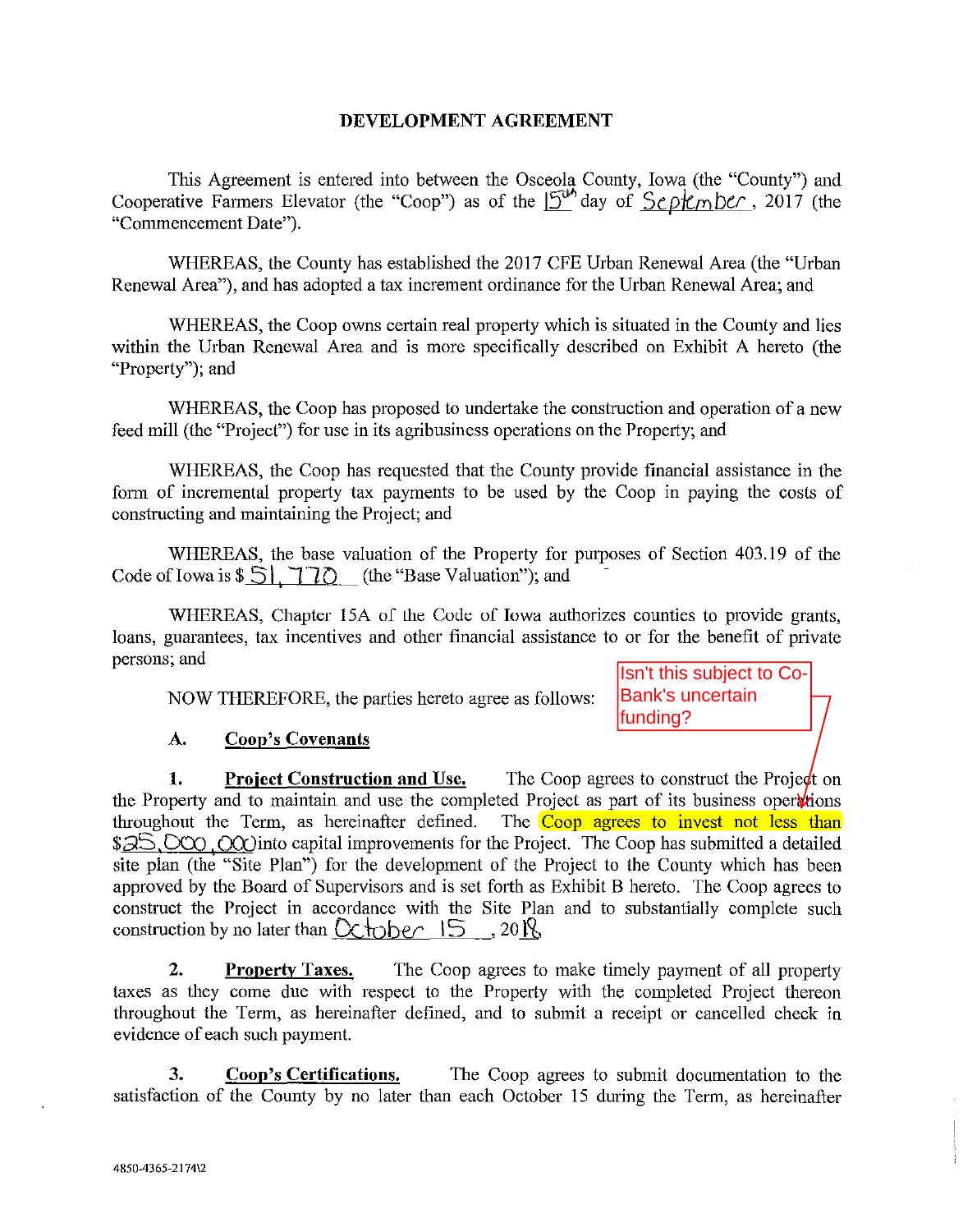General Obligation bonds are an obligation of the property taxpayers.

defined, connnencing October 15, 2019, demonstrating that the completed Project is being used as part of the Coop's business operations.

**4.** County Road Improvement Project.  $V$  The Coop hereby acknowledges that the County will enter into a loan agreement and issue General Obligation Bonds (the "Bonds") in evidence thereof in order to pay the costs of constructing *improvements* to existing roads and the construction of new roads (the "Road Improvement Project") to support the operations of the Project. The Company further acknowledges and agrees that before making any Incremental Property Tax Revenues (as hereinafter defined) from the Property available to fund the Payments to the Coop, as defined in Section B.2 hereof, the County will first deduct an amount (the "Debt Service Deduction") sufficient to pay (i) such principal of and interest on the Bonds as has already become due and owing (and thus has been covered with lawfully available sources of County funds other than Incremental Property Tax Revenues); and (ii) such principal of and interest on the Bonds as is scheduled to come due and owing in that same fiscal year of the County.

At the time of issuance of the Bonds, a schedule reflecting the actual annual debt service payments on the Bonds will be attached hereto as Exhibit C. To the extent that it becomes necessary for the County to make scheduled debt service payments on the Bonds from sources of County funds other than Incremental Property Tax Revenues, the County shall keep a written accounting of such payments in order to demonstrate, if requested, to the Coop the amount and nature of each Debt Service Deduction.

The Coop also hereby acknowledges that the County has previously authorized an internal loan (the "Internal Loan") from the County's General Fund in the amount of \$150,000 to fund planning and design costs of the Road Improvement Project. The Coop further acknowledges that the County will first deduct from any Incremental Property Tax Revenues (as hereinafter defined) that become available from the Property an amount (the "Internal Loan Deduction") sufficient to repay such Internal Loan before making any remaining Incremental Property Tax Revenues (as hereinafter defined) available to fund the Payments to the Coop under Section B.2 hereof.

**5.** Minimum Assessment Agreement. The Coop agrees to enter into a minimum assessment agreement (the "Assessment Agreement"), pursuant to Section 403.6 of the Code of Iowa fixing the minimum assessed valuation of the Property, in contemplation of the value to be added by the proposed Project, at not less than \$11,100,000 (the "Minimum Assessed Value") as of January 1, 2019 (the "First Valuation Date"). It is intended by the Coop that the Minimum Assessed Value shall go on the Osceola County property tax rolls as of the First Valuation Date regardless of the then-current degree of completion or incompletion of the Project. The Assessment Agreement shall remain in effect until the earlier of (i) June 1, 2030 or (ii) the date on which the last Payment (as hereinafter defined) is made by the County to the Coop under Section B.2 below. The Assessment Agreement shall be in substantially the form set forth on Exhibit D hereto.

**6.** Remedy. The Coop hereby cknowledges that failure to comply with the requirements of this Section A, will result in the County having the right to withhold Payments

post on a \$4 million bond with a \$14,000,000 With the final road bond amount not established yet, why are they fixing a minimum assessment so low? We ran the numbers on our Feb.8 FB minimum assessment, which barely worked. Now they want to go with only \$11.1 million?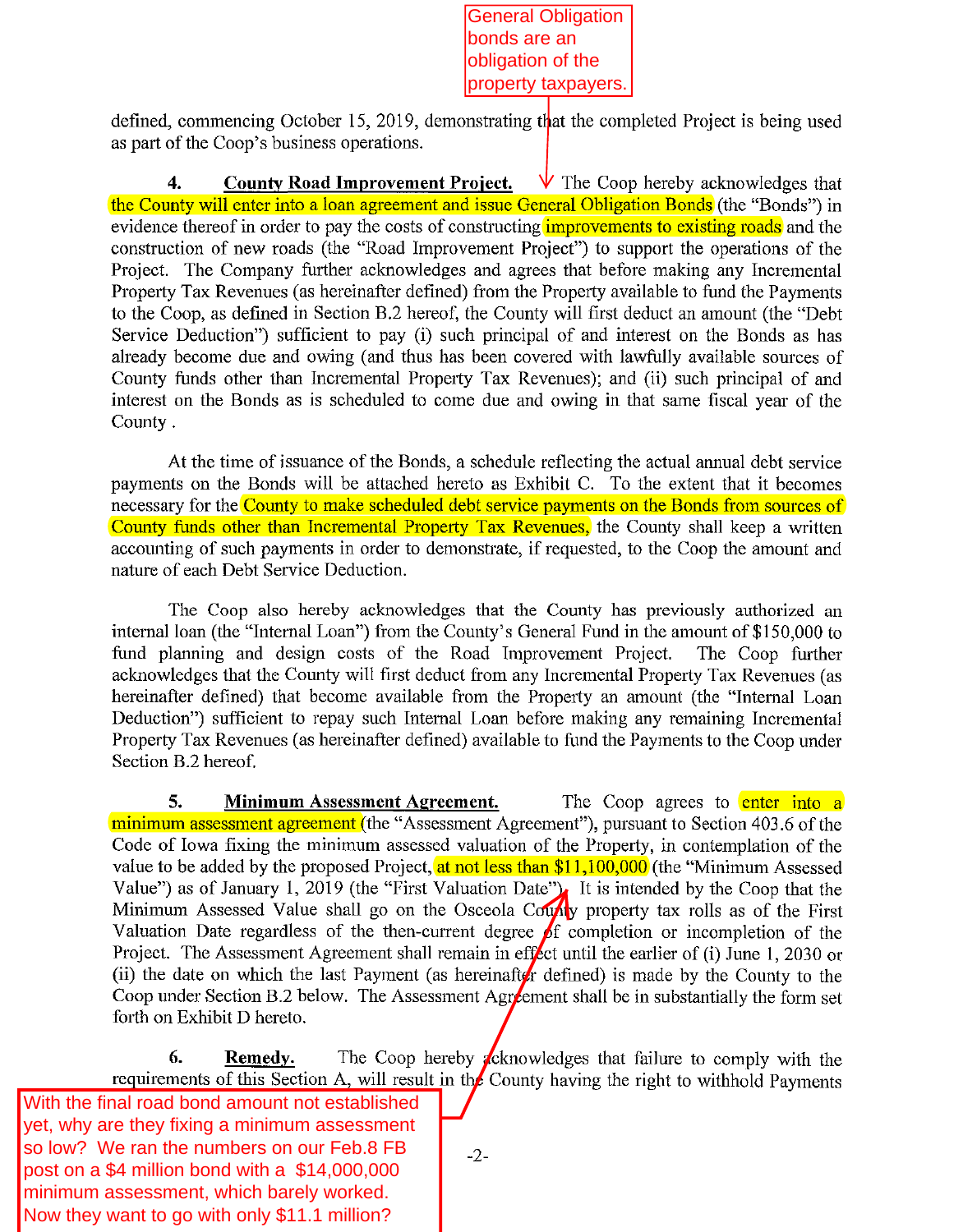under Section B of this Agreement at its sole discretion, until such time as the Coop has demonstrated, to the satisfaction of the County, that it has cured such non-compliance.

# **B. County's Obligations**

**1. County Road Improvement Project.** The County will undertake the Road Improvement Project. The County will sell the Bonds at a commercially reasonable rate of interest in order to pay the costs of the  $311<sup>th</sup>$  Street Paving Project.

**2.** Payments. In recognition of the Coop's obligations set out above, the County agrees to make forty (40) semiannual economic development tax increment payments (the "Payments") to the Coop due on each December 1 and June 1 during the Term, as hereinafter set forth, pursuant to Chapters 15A and 403 of the Code of Iowa, provided however that the aggregate, total amount of the Payments shall not exceed  $$2,000,000$  (the "Maximum Payment") Total").

Each Payment shall not exceed an amount which represents the amount of the **remaining**  Incremental Properiy Tax Revenues (as hereinafter defined) available to the County with respect to the Properiy with the completed Project thereon during the six (6) months immediately preceding each Payment date **after** the County has first withheld the Debt Service Deduction and the Internal Loan Deduction, as described in section A.4 of this Agreement.

For purposes of this Agreement, Incremental Properiy Tax Revenues are calculated by: (1) determining the consolidated property tax levy (county, school, etc.) then in effect with respect to taxation of the Property; (2) subtracting (a) the debt service levies of all taxing jurisdictions, (b) the school district instructional support and physical plant and equipment levies and (c) any other levies which may be exempted from such calculation by action of the Iowa General Assembly; (3) multiplying the resulting modified consolidated levy rate times any incremental growth in the taxable valuation of the Property, as shown on the property tax rolls of Osceola County, above and beyond the Base Valuation; and (4) deducting any property tax credits which shall be available with respect to the Property.

This Agreement asswnes that new taxable valuation from the Project will go on the property tax rolls as of January 1, 2019. Accordingly, Payments will be made on December I and June 1 of each fiscal year, beginning on December I, 2020, and continuing through and including June 1, 2040, or until such earlier date upon which total Payments equal to the Maximwn Payment Total have been made.

**3.** Security for Payments. The Payments shall not constitute general obligations of the County, but shall be made solely and only from Ingremental Property Tax Revenues received by the County from the Osceola County Treasurer which are attributable to the Property with the completed Project thereon, such revenues to be deposited into a subfund (the "CFE Subfund") of the County's Urban Renewal Tax Increment Revenue Fund. The CFE Subfimd and the Incremental Property Tax Revenues to be collected therein have been pledged to the funding of the Payments by duly authorized action of the Board of Supervisors.

**4.** Certification of Payment Obligation. By no later than December 1, 2019, the County agrees to certify to the Osceola County Auditor an amount of tax increment debt

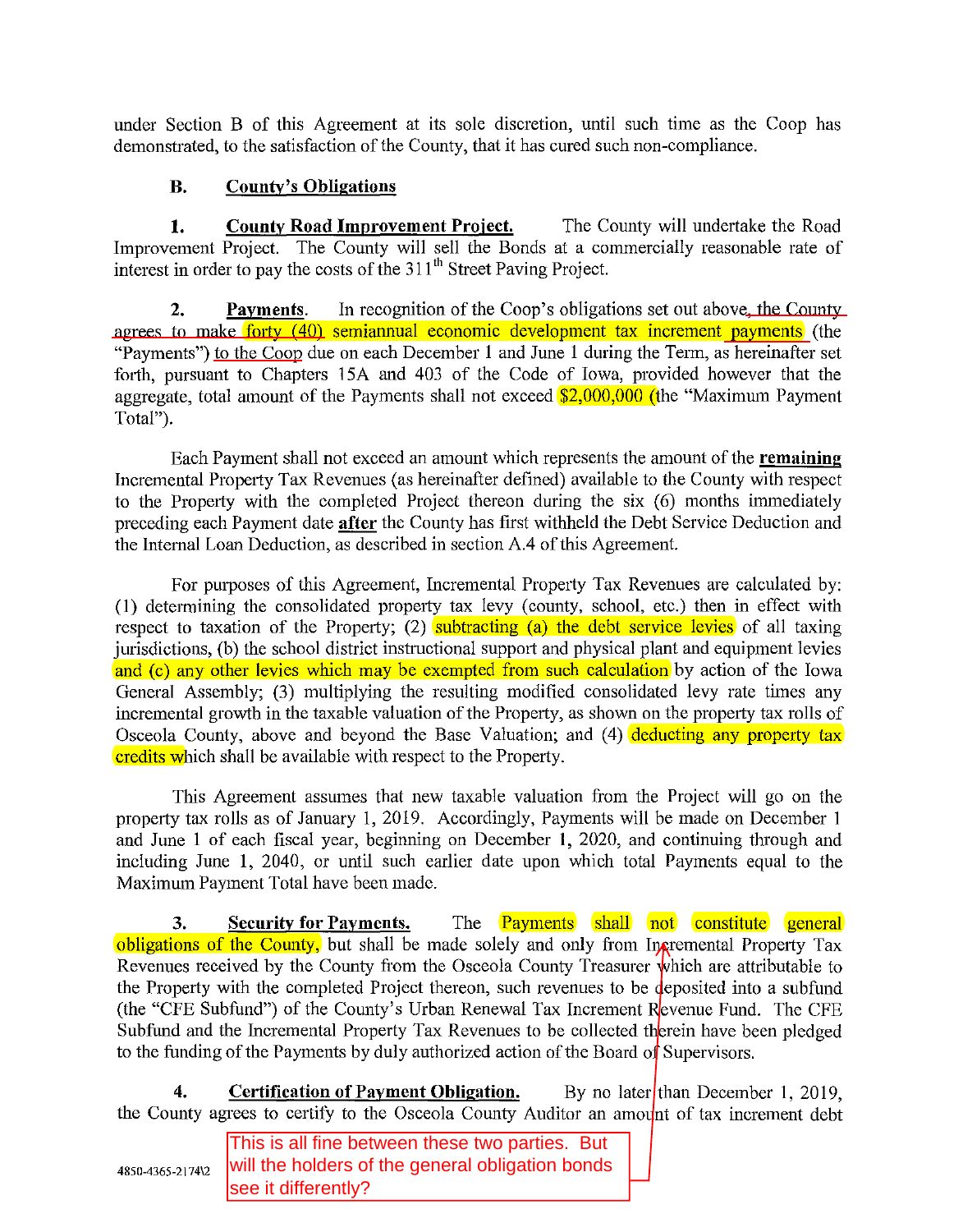Is this it? Is Co-Bank scrambling to shore up more security for their loan to CFE? And the taxpayers are serving this purpose? If so, why does Co-Bank need more security on their loans?

payable from future Incremental Property Tax Revenues to be collected from the Property pursuant to this Agreement equal to \$2,000,000.

## **C. Administrative Provisions**

**1.** Amendment and Assignment. Neither party may cause this Agreement to be amended, assigned, assumed, sold or otherwise transferred without the prior written consent of the other party. However, the County hereby gives its permission that the Coop's rights to receive the Payments hereunder may be assigned by the Coop to a private lender, as security on a credit facility taken with respect to the Project, without further action on the part of the County.

**2. Successors.** This Agreement shall inure to the benefit of and be binding upon the successors and assigns of the parties.

**3. Term.** The term (the "Term") of this Agreement shall commence on the Commencement Date and end on June 1, 2040 or on such earlier date upon which the aggregate sum of Payments made to the Coop equals the Maximum Payment Total.

**4. Choice of Law.** This Agreement shall be deemed to be a contract made under the laws of the State of Iowa and for all purposes shall be governed by and consttued in accordance with laws of the State of Iowa.

The County and the Coop have caused this Agreement to be signed, in their names and on their behalf by their duly authorized officers, all as of the day and date written above.

# OSCEOLA COUNTY, IOWA

By: \_\_\_\_\_\_\_\_\_\_\_\_ ~------- Chairperson, Board of Supervisors

Attest:

County Auditor

COOPERATIVE FARMERS ELEVATOR.

 $\mathbf{By:}$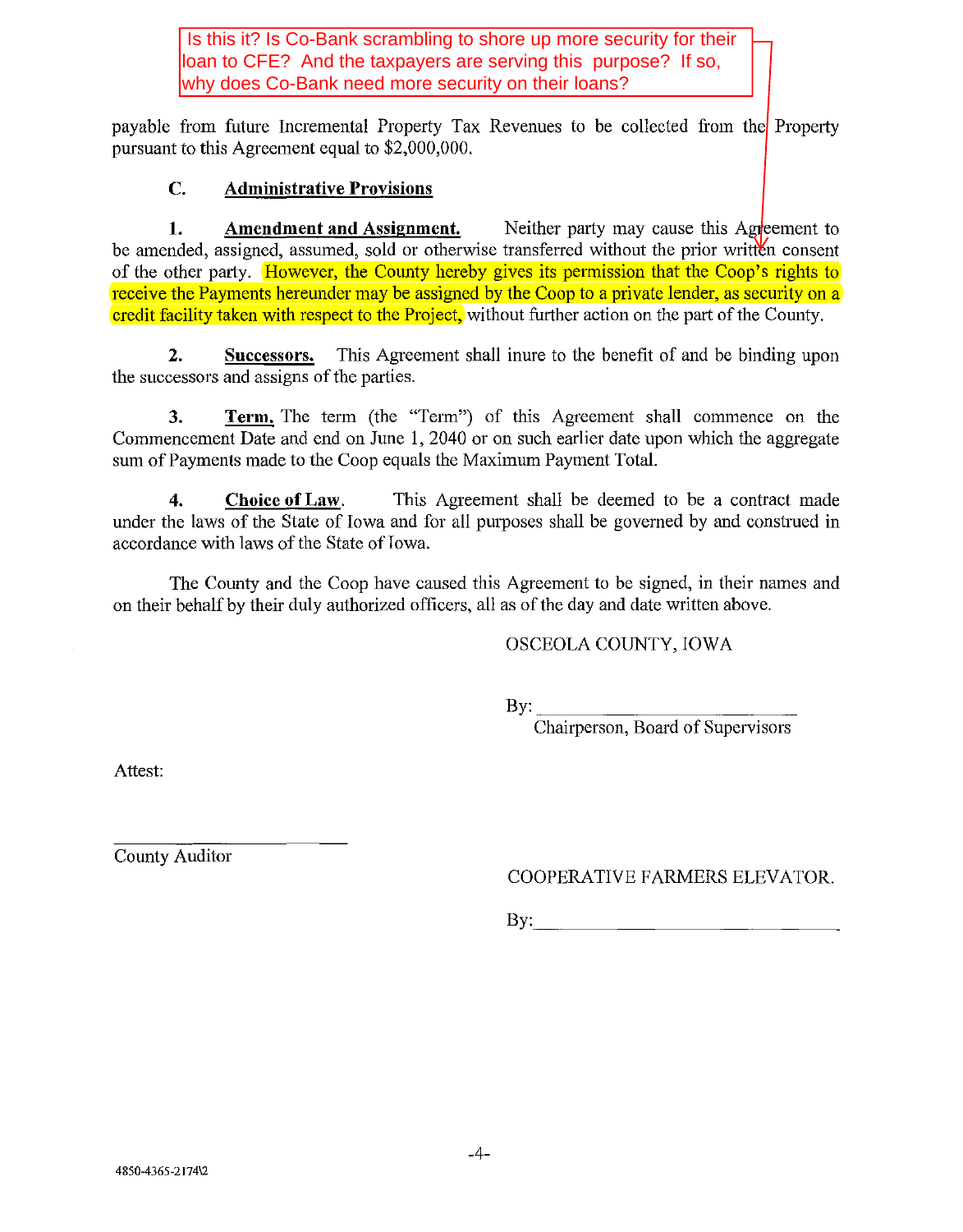## **EXHIBIT** A **LEGAL DESCRIPTION OF THE PROPERTY**

 $\hat{\mathcal{A}}$ 

Parcel H in the SE <sup>1</sup>/4 of Section 2-99-40 (Ocheyedan Township), Osceola County, Iowa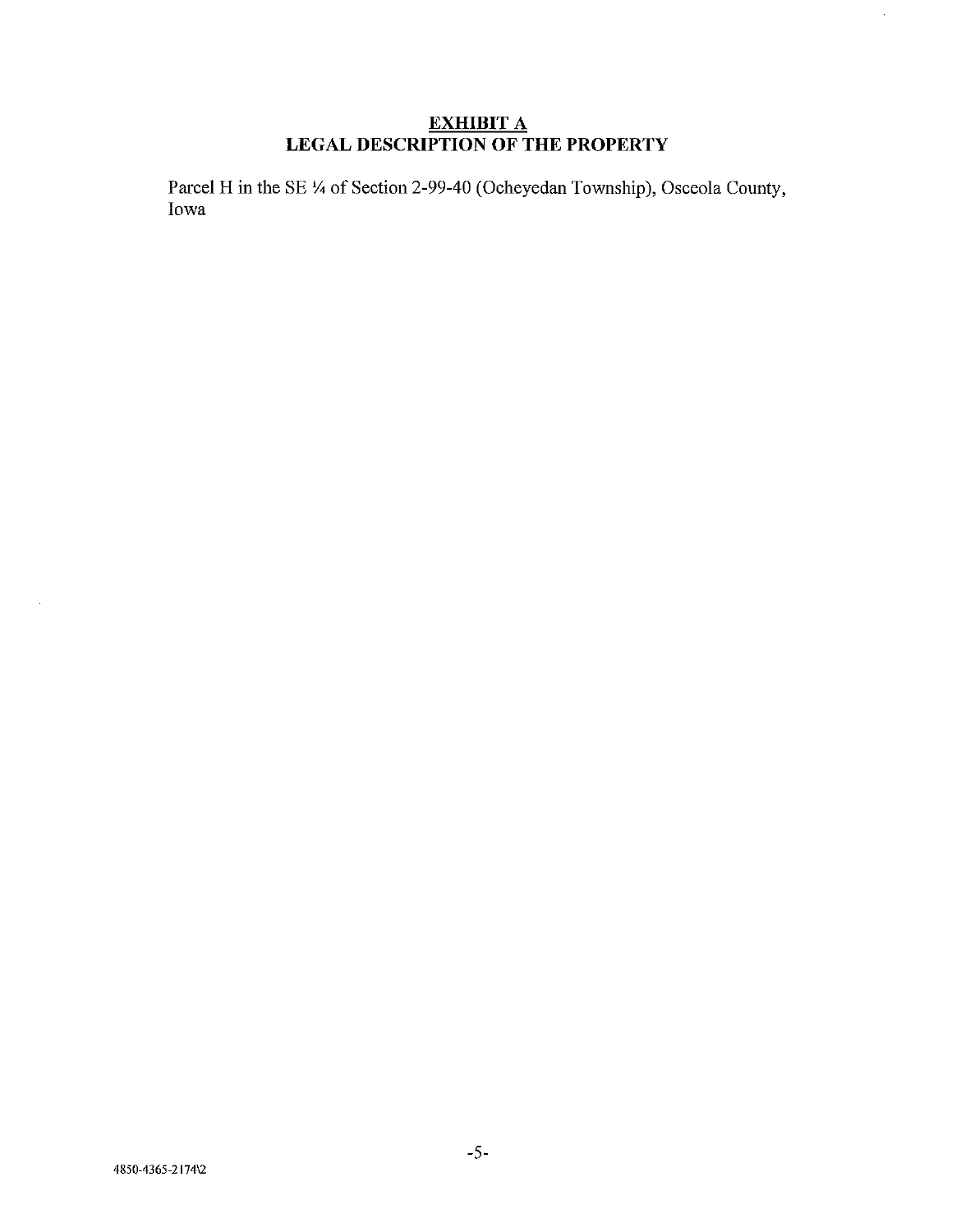## <u>EXHIBIT B</u> SITE PLAN [ATTACH SITE PLAN HERE]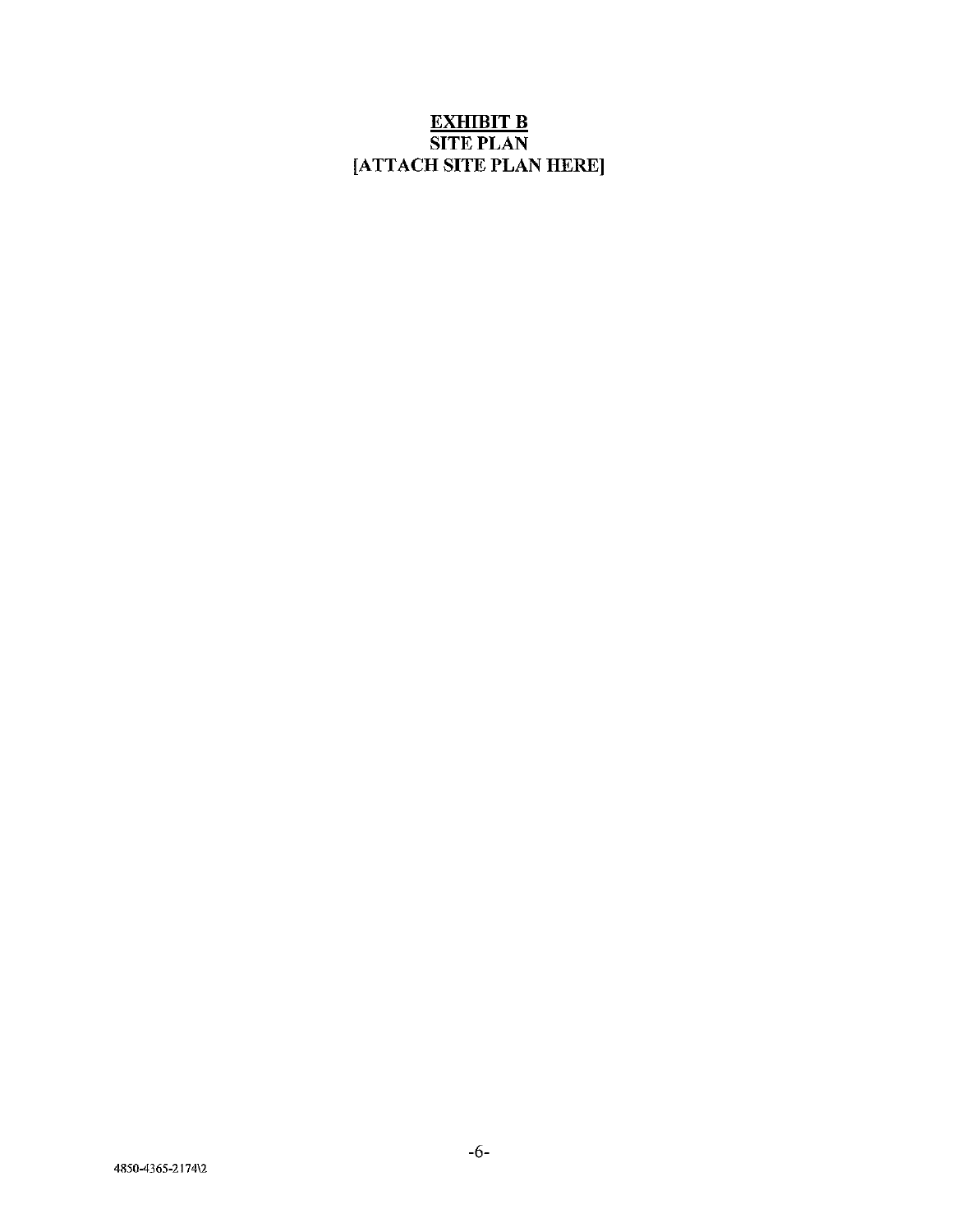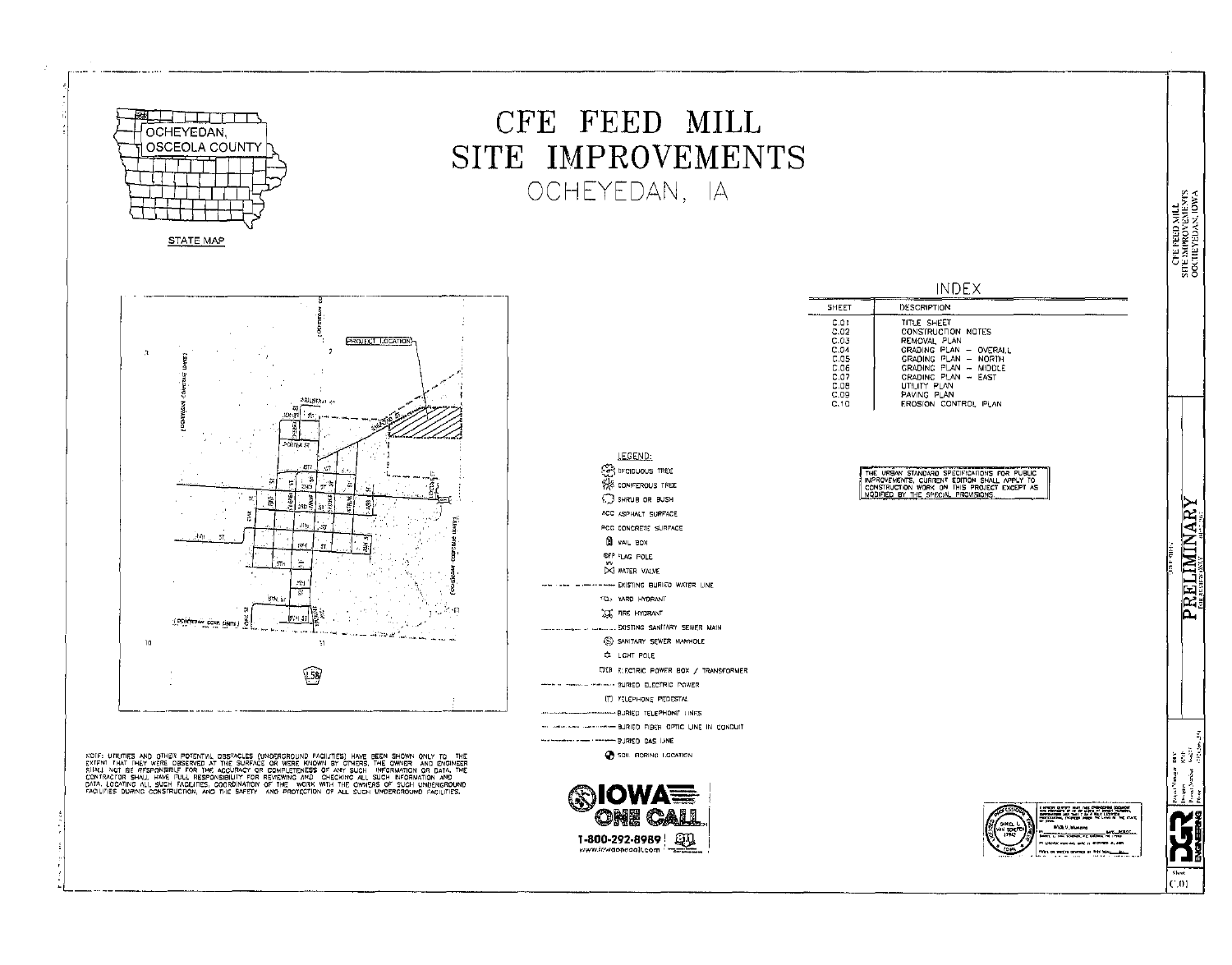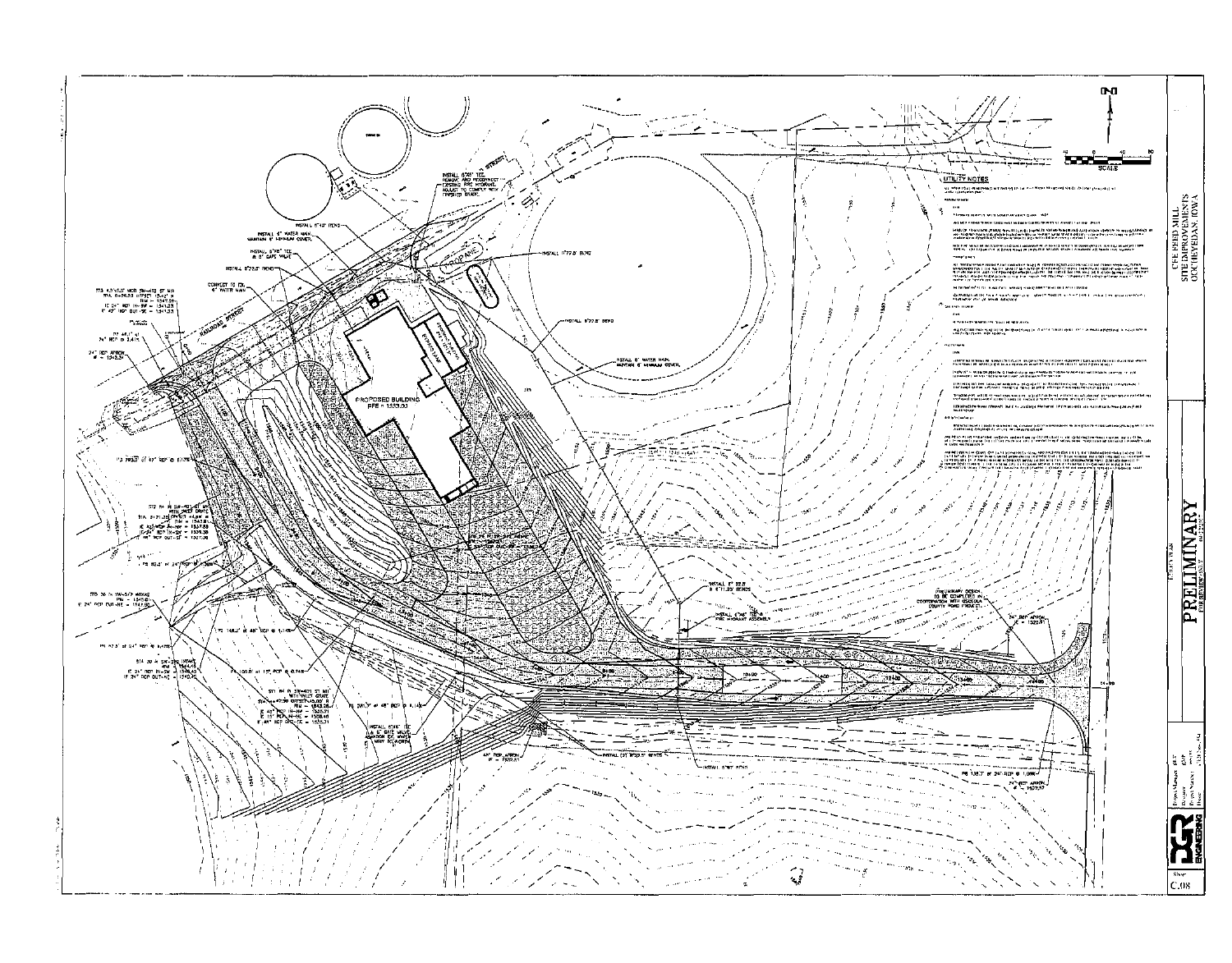# CFE FEED MILL PROJECT OCHEYEDAN, IA

#### CAPACITY

- \*3000 TON PER DAY (18 HOURS)
- \*780000 TON PER YEAR
- \*166 TON PER HOUR MIXED
- \*125 SEMI LOADS OF COMPLETE FEED DELIVERED PER DAY

### **INGREDIENT STORAGE**

- . 1790 TON OF INGREDIENTS STORAGE
- \* 25-30 LOADS OF BULK INGREDIENTS **RECEIVED DAILY**

### BATCHING SYSTEM - BETA BAVEN

- 12 TON BATCHING 13.83 BATCHES PER **HOUR**
- MAJOR SCALE 9 TON
- MAJOR SCALE 7 TON
- . MINOR SCALE 2 TON
- \* 2 18 BIN MICRO TABLE

### **LOAD-OUT BAYS**

- . 12 TON WEIGH HOPPERS PER BAY
- BAY 1-1168 TON
- BAY 2 1168 TON

PELLETING OPTIONS TO MEET NEEDS OF THE **FUTURE** 

. 45 TON PER HOUR (3 LINE CAPABILITY) **MAXIMUM CAPACITY** 

**CORN NEEDS** 

- **.70000 BU PER DAY**
- **.350000 BU PER WEEK**
- . 18 MILLION BU PER YEAR

WILL WILL CREATE 19 JOBS AND 10 JOBS **RETAINED** 

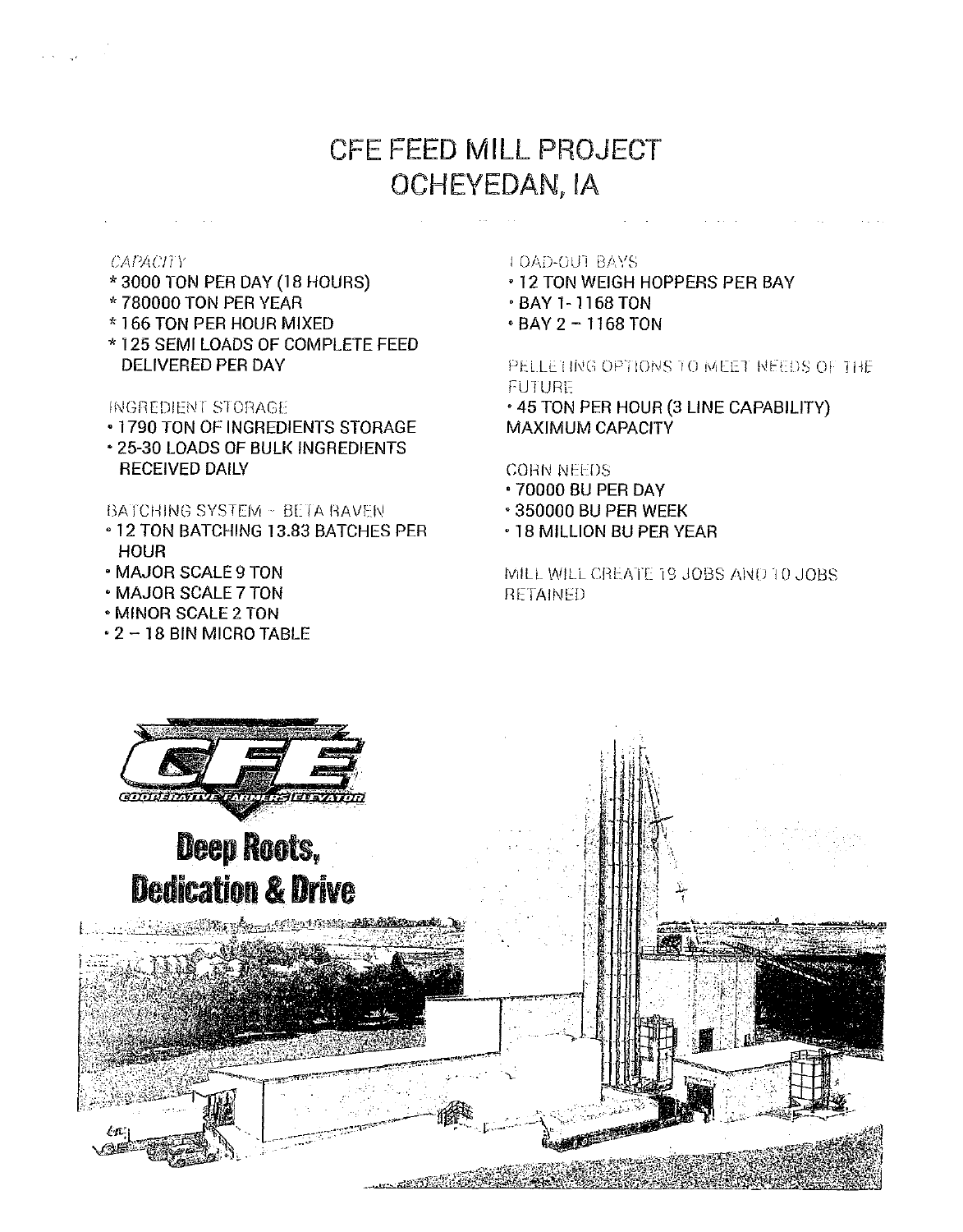$\hat{\mathcal{L}}$ 

## **EXHIBIT C** ANNUAL DEBT SERVICE DEDUCTION SCHEDULE

SEE PAGE 2 of DEVELOPMENT AGREEMENT PARAGRAPH#4; LAST SENTENCE

At the time of issuance of the bonds,<br>a schedule reflecting the actual annual<br>debt service payments on the Bonds will  $\omega_{\phi}$ <br>be attahced hereto as Exhibit C.